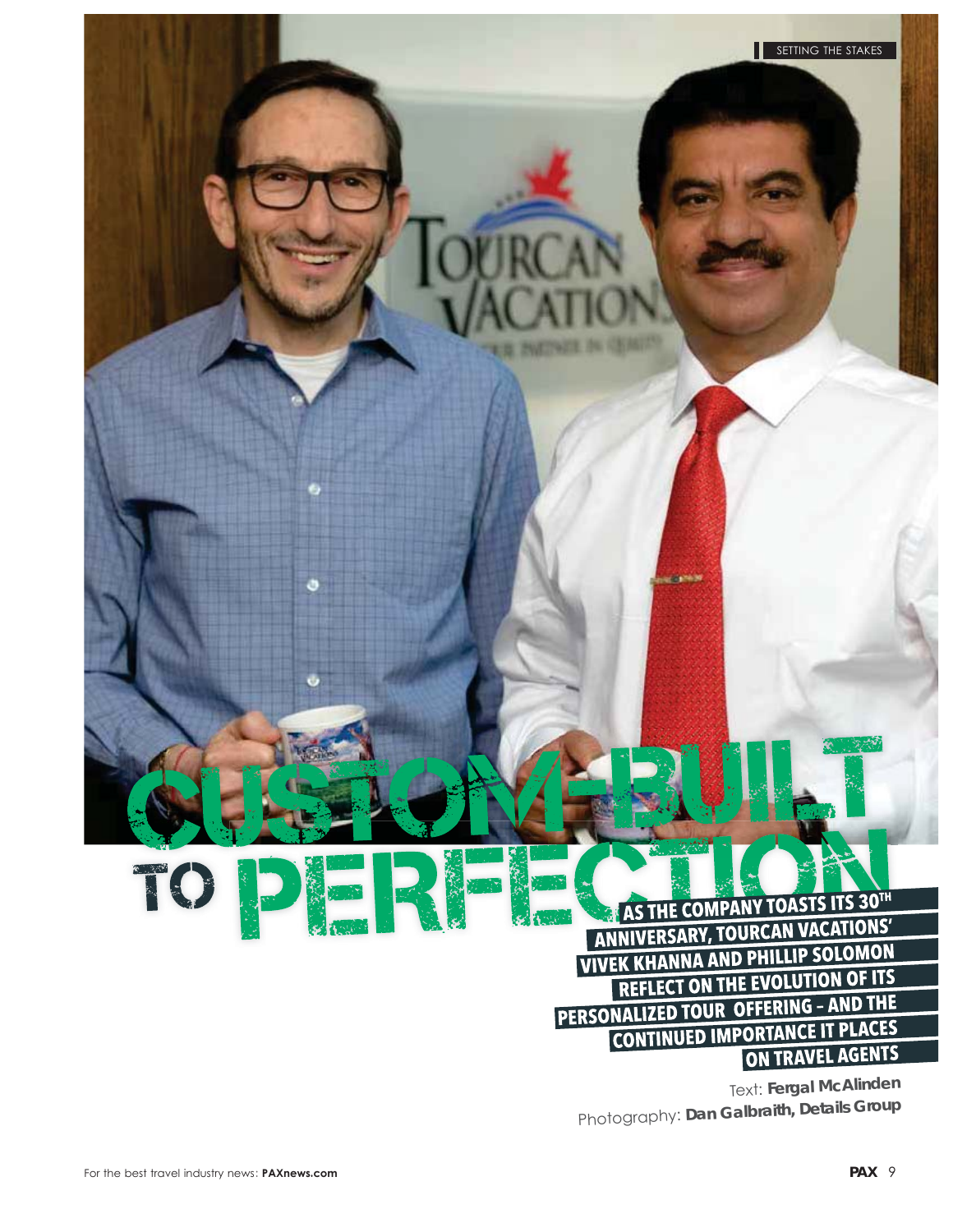

## "BEING A NEW COMPANY, IT WAS NOT **EASY, BUT WE WERE PERSISTENT,** AND WE WERE INVOLVED WITH AGENTS **AND PEOPLE WHO LIKED US."**

- VIVEK KHANNA

**very business owner remembers their big break, and Vivek Khanna is no different. 图像图 After founding tour operator Tourcan** Vacations in 1987, the aspiring businessman toiled in relative anonymity for some time, keeping his new company afloat and waiting patiently for his golden opportunity.

It was a while before that first breakthrough finally arrived. Air Canada was commencing service to Mumbai and they wanted a tour operator with local expertise who could supplement their flights in the region. Seeing an opportunity for his fledgling company, Khanna lobbied extensively to be given a contract and funding to promote India.

"Being a new company, it was not easy," he reflects, "but we were persistent, and we were involved with agents and people who liked us. After several meetings, Air Canada finally agreed to work with us – at the time, a relatively unknown company."

The success with Air Canada gave liftoff to the company's aspirations, and since then, Tourcan has never looked back. Its anniversary in 2017 marks an eventful 30 years in business, during which time Khanna and general manager Phillip Solomon have witnessed dramatic change – in the evolution of Tourcan's product, the expansion of destinations offered on its tours, and the introduction of air consolidation to its offerings in 1994. One factor, however, has remained constant: the prominence of travel agents in promoting and selling the company's range of exotic itineraries.

While continuing to produce the catalogue it first unveiled in 1987, the majority of Tourcan's business now consists of unique, personalized vacations that are requested by the customer, relayed through the agent and created by one of the company's destination experts.

"We still have this magnificent brochure which started in 1987 with India," Solomon tells *PAX*,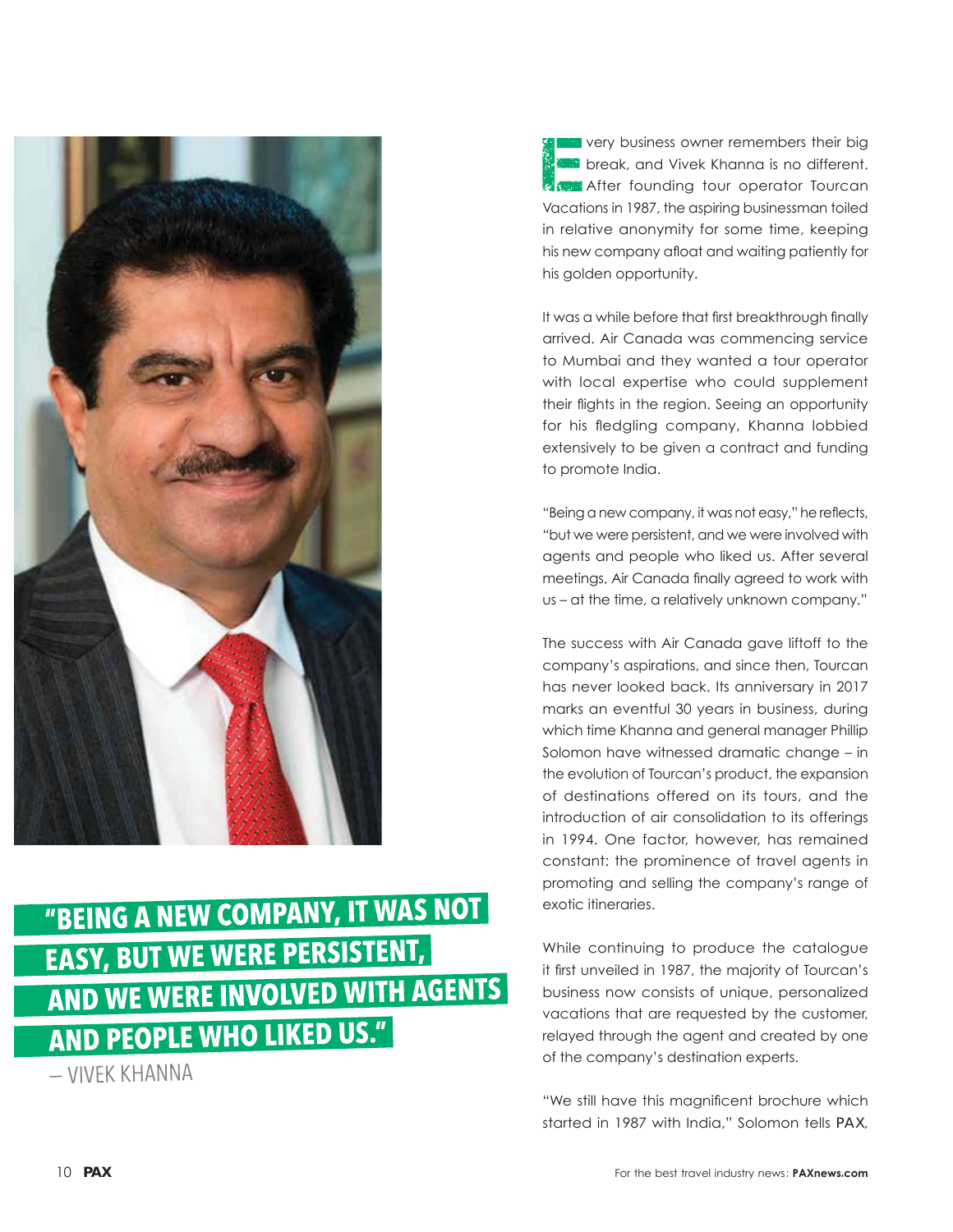"and we have a ton of guaranteed departures to various destinations. Despite that, about 77 per cent of what we sell doesn't come out of here anymore… we sell more customized tours than we do set departures."

someone who's travelled there extensively. The same will apply for Asia, South America and so on. These people are experts in their field and know their destinations well."

"We're now known for customizing our itineraries to suit the needs of the individual traveller," he continues. "People will use our brochure as a menu – they'll go to a travel agent and say, 'I want to go to China – can you customize it for me?' That's our strength."



With some 98 per cent of its business still conducted through travel professionals, the company unsurprisingly retains a strong emphasis on its collaboration with agents.

"We make ourselves extremely visible to the travel industry," says Solomon, "in terms of guiding agents, meeting with them

Glancing around Tourcan's Toronto offices, it's not difficult to see why Solomon affectionately describes the company as a 'mini United Nations.' The place is brimming with flags, memorabilia and mementos that reflect not only the diverse range of destinations on offer in the company's catalogue, but also the variety of nationalities represented among its employees. the sale."

The diversity of Tourcan's staff, Solomon feels, is an invaluable asset that has helped position the company uniquely as an industry expert in selling its range of personalized tours in disparate exotic locations.

"What's important is that the staff who work here have been employed for their knowledge and expertise about the destinations that they sell," he explains. "So, if an agent calls and wants to talk to someone about Africa – they'll talk to someone who's either lived in that destination, was born and raised there and came to Canada, or Tourcan's staff are equally happy to lend their expertise to agents who need a hand. "We won't hesitate if someone has difficulty in selling a destination because they're not familiar with it – we're happy to do an online Skype call with them and their client and work through it with the agent."  $\rightarrow$ 

and their clients to help the process and close



A recurring theme Tourcan began to notice about its customers was their interest in giving something back to the local communities of the destination they visit. This inspired the company to launch its Enriching Lives International Relief Program, aimed at improving living conditions for communities in Tourcan's range of destinations – by providing clothing, books, pens and paper, and collaborating with suppliers to address other difficulties.

"We have three projects we are currently supporting, in Peru, El Salvador and Tanzania, and we're also looking at some projects in India and Vietnam," confirms Khanna. "We'll continue to look for more projects we can support and help down the road."

"The idea is that we get involved to give something back, and then give clients the opportunity to go there," adds Solomon. "If they want to make a contribution, they can."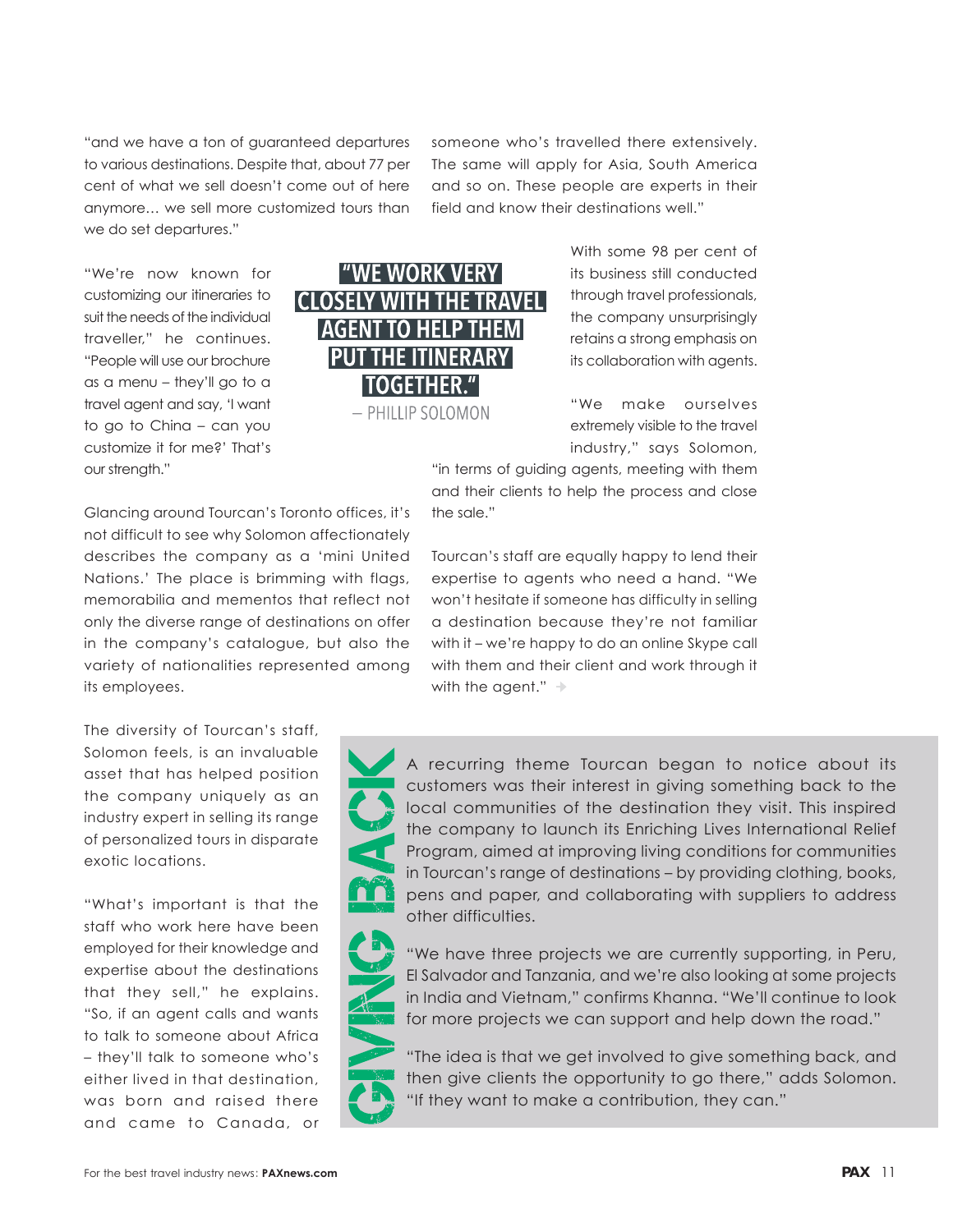

An evolution in Tourcan's business has come about after the emergence of a recent trend: the phenomenon of preand post-cruise travel. Here, Tourcan will cater to cruise customers who have arrived early to their cruise's point of departure, or who want to experience some local sightseeing after their cruise has ended.

"When clients arrive in Singapore, for example, ahead of a cruise," Solomon explains, "an agent will call and say, 'I have people going on a cruise, can you do anything before they depart?' We will transfer them to a hotel, give them accommodation and sightseeing – and then put them on a ship, and off they go. And we do it the other way around as well."

Worth bearing in mind if your cruise ends, but you're not ready to go home just yet!

"Some agents will approach us and say that they would like to promote a group departure to a specific destination," he adds. "When this happens, we work very closely with the travel agent to help them put the itinerary together.

nailano

"But this is what sets us aside from our competitors: we don't just say, 'OK, great, call us when you get ten or more people.' We work with them in the promotion of the group: we will help them with the marketing; we will produce e-flyers